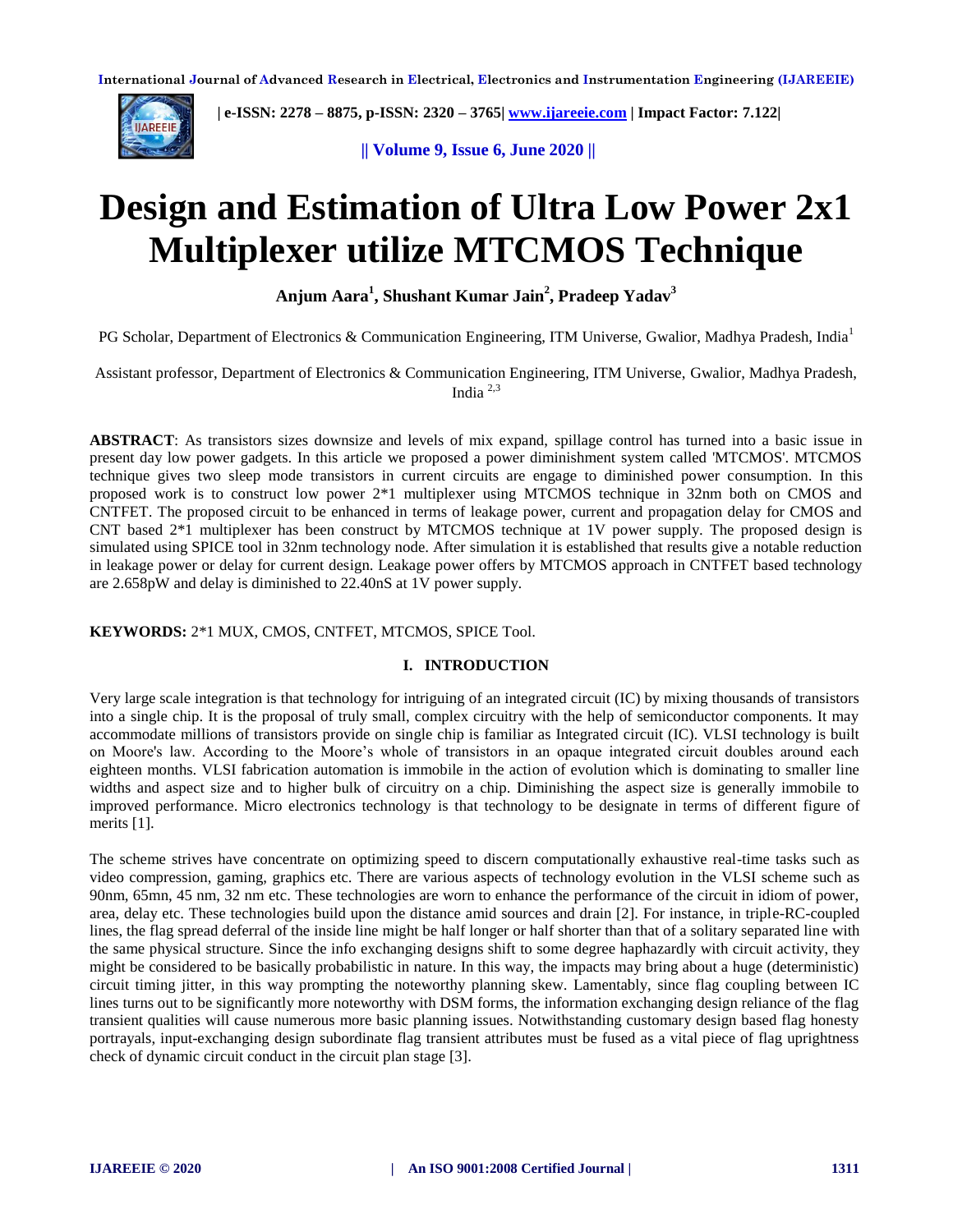

 **| e-ISSN: 2278 – 8875, p-ISSN: 2320 – 3765[| www.ijareeie.com](http://www.ijareeie.com/) | Impact Factor: 7.122|** 

**|| Volume 9, Issue 6, June 2020 ||** 



Figure 1: Block diagram of Multiplexer

Multiplexer means that many into one. Multiplexer is a too which prefers one out of numerous inputs on the shriek control lines. A multiplexer circuit that is worn to prefer and path of the various input signals to a single output. Figure 1 represents the traditional intension of a multiplexer with  $2<sup>n</sup>$  input signal, n control signals and one output signal. An effortless example of a non electronic model of multiplexer to single pole varied scene switch. Multiplexer is worn to perform high speed switching are fabricated of electronic components [5].

A 2x1 multiplexer is illustrating in figure 2 possess two inputs Io and I1, one selection line S and one output Y. The output equation of 2xI multiplexer is



 $Y = S'I_0 + SI1$  (1)

Figure 2: 2x1 multiplexer

# **II. LITERATURE REVIEW**

Joseph et.al (2015) stated that the scheme of Schmitt trigger circuit is embraced of low voltage MOS transistor. The techniques were worn for implementation was named as DTMOS and multiple threshold MOS, VTMOS and FTMOS. This model was fabricated at 180nm CMOS technology operating TSMC for the conventional and the proposed circuits are stimulating at 0.5v power supply. They explored and compared to the concert of Schmitt trigger being hysteresis curve width, delay introduced, and consumption of power for the inputs as well as supply voltages. After attaining their outcomes of various applications for each of the Schmitt triggers were suggested [8].

Parakundil et.al (2014) stated that the most difficult and the crucial task for the circuits is the reduction or the minimization of the power consumptions. As the demand of portable devices is enhancing, so it is essential that these portable devices are designed with circuits consuming low power along with lesser dissipation of energy. The flip flops which are designed were both explicit as well as implicit. The circuits were diminishing of power consumption and the techniques to be applied in that circuit are MTCMOS and self tractable voltage level. The circuits which they designed were of 45 nm technology and the frequency taken was 1 GHz [10].

Coherent and unplanned process variations are most crucial drawbacks ahead of manufacturing the nanoscale apparatus and appliances. Now day's CNFET-based quaternary logic models are fabricated on multiple-Vth method, the collision of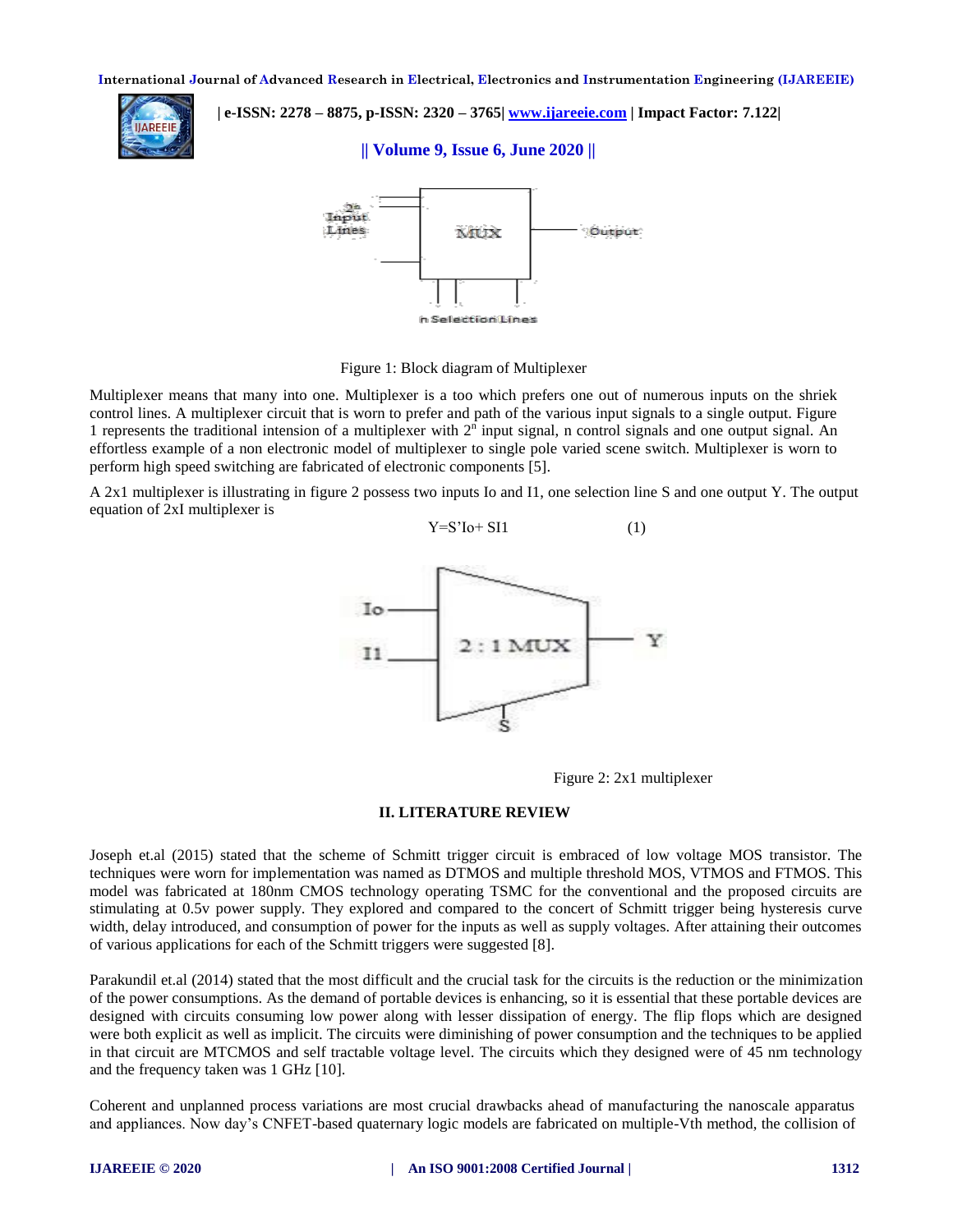

 **| e-ISSN: 2278 – 8875, p-ISSN: 2320 – 3765[| www.ijareeie.com](http://www.ijareeie.com/) | Impact Factor: 7.122|** 

**|| Volume 9, Issue 6, June 2020 ||** 

the action imbalance, which oscillates the threshold voltages of CNFETs, should be surely conscious. The most significant idioms of threshold voltage of CNFET to be examined, diameter of nanotubes and the thickness of its gate oxide layer (Tox). While as the timing imbalance is considered as very important aspects for a circuit, delay attribute together with the energy dissipation of the proposed circuits are probe in the vision of process imbalance [4]. New high-speed, highprecision and PVT tolerant quaternary logic gates, decoder, multiplexer and arithmetic models have been proposed for nanotechnology, based on CNFETs. The proposed CNFET-based schemes have been fabricated on the CMOS-style binary gates, calmed of multiple-Vth nanodevices, and have exploited from the unique stuffs of CNFET. Additionally, the proposed MVL models are consistent with modern technologies. For manufacturing the proposed quaternary models having various CNT diameters, all are less than 2.3 nm, have been worn which improve the feasibility and manufacturability of the models. The simulation outcomes confirm the authenticity of the proposed approaches in various simulation situations as well as in the presence of tasks, voltage and temperature imbalances [6]

Additionally, the transient analysis of three-input quaternary MIN and MAX models are illustrated in figure. The proposed CNFET-based quaternary logic models and their 32 nm MOSFET complement were simulated i.e. 0.8 V, 0.9 V and 1 V and 250 MHz frequency, and their propagation delay, power consumption and energy consumption are tabulated in Table 3. According to the outcomes, the CNFET-based models are significantly surpassing their MOSFET equivalents in phrase of performance, power consumption and energy efficiency. Hereupon, Monte Carlo transient analysis with a logical number of 30 iterations for each simulation is governed. The statistical significance of 30 iterations is too high. If a scheme operates correctly for all the 30 iterations, there is a 99 % probability that above 80 % of all the viable component values operate properly [9].

# **III. CIRCUIT DESCRIPTION OF CMOS BASED 2\*1 MULTIPLEXER USING MTCMOS TECHNIQUE**

The leakage power or current is required to be more diminished to various modules has been implemented known as MTCMOS. As shown in figure (3) high  $V_t$  sleep transistor which are entrance of power supply and ground to the low  $V_t$ (Sleep Bar) results in diminish of the leakage power along with the embracing power dissipation in that circuit. This is constructing by integrated two sleep transistors in the CMOS based 2x1 multiplexer circuit. Figure (3) illustrate CMOS based 2x1 Multiplexer operate MTCMOS technique as shown.



Figure 3: CMOS based 2x1 Multiplexer operate MTCMOS technique

#### **IV. CIRCUIT DESCRIPTION OF CNTFET BUILD LOW POWER 2X1 MUX OPERATE MTCMOS TECHNIQUE**

Transistor P1 is a sleep transistor and transistor N4 is sleep bar transistor. These two transistors provide by MTCMOS technique and rest of the part is conventional 2x1 MUX circuit. Transistor P1 is attached to the virtual VDD of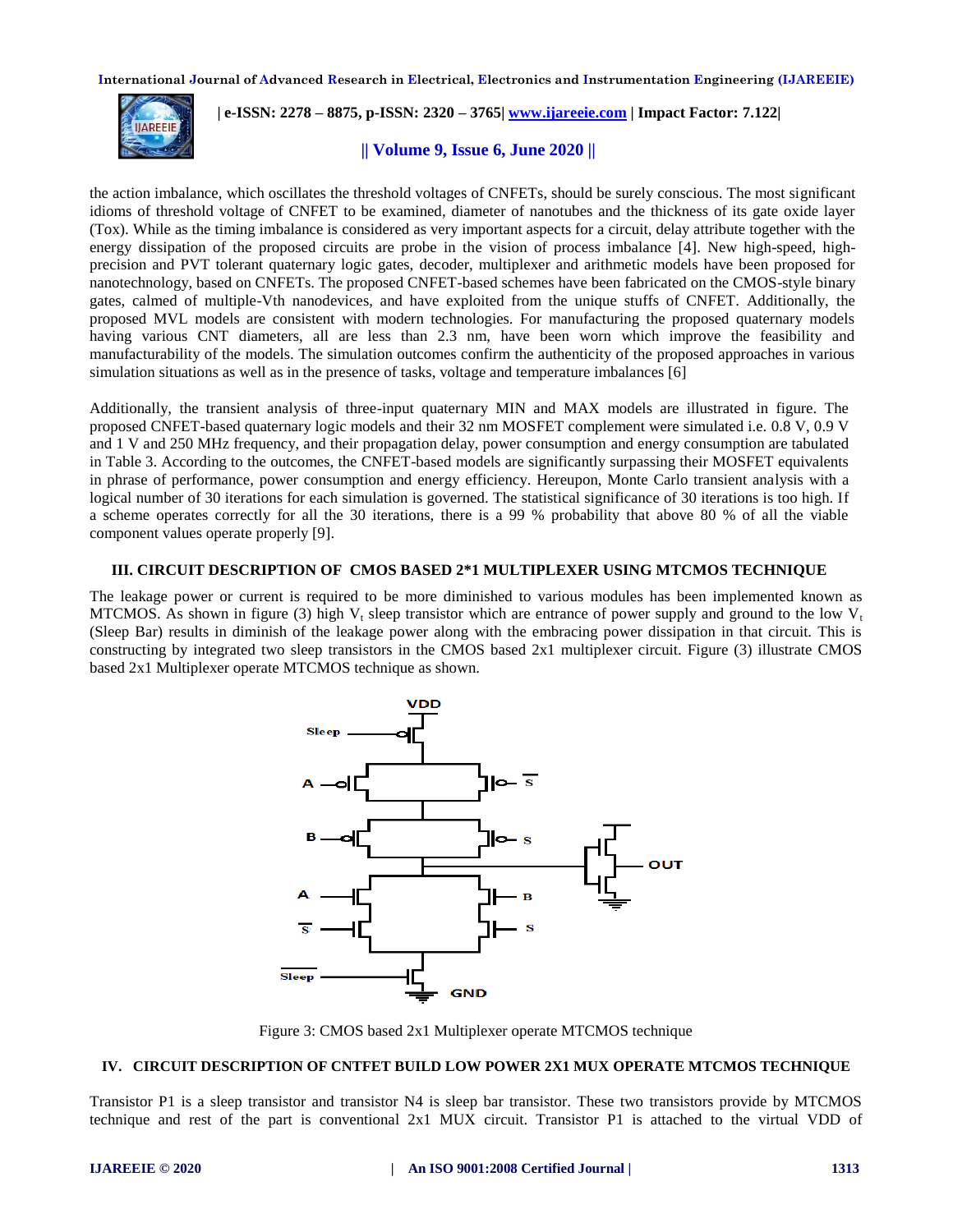

 **| e-ISSN: 2278 – 8875, p-ISSN: 2320 – 3765[| www.ijareeie.com](http://www.ijareeie.com/) | Impact Factor: 7.122|** 

**|| Volume 9, Issue 6, June 2020 ||** 

conventional 2x1 MUX and transistor N4 is connected to virtual GND. When low input signal is applied in proposed circuit sleep transistor P1 is OFF condition and sleep bar transistor N4 is ON means working condition. Alternately, high input signal is applied in this circuit P1 is ON and transistor N4 is OFF (standby) condition. Figure 4 represents CNTFET based 2x1 MUX using MTCMOS technique. We have to replace CMOS transistors by CNTFET transistors because it can work in nanometeric condition and reduced sizes of the circuit and reduced power consumption as compare to CMOS circuit.



Figure 4: CNTFET based 2x1 MUX operate MTCMOS technique

# **V. SIMULATION AND RESULTS**

The proposed 2x1 multiplexer circuits were simulated using SPICE tools in 32nm technology and their transient analysis or curve waveform is acquired at 1v power supply. Figure 5 represents the simulated waveform of CMOS based 2x1 multiplexer employ MTCMOS technique.



Figure 5: Simulated waveform of CMOS based 2x1 MUX employ MTCMOS technique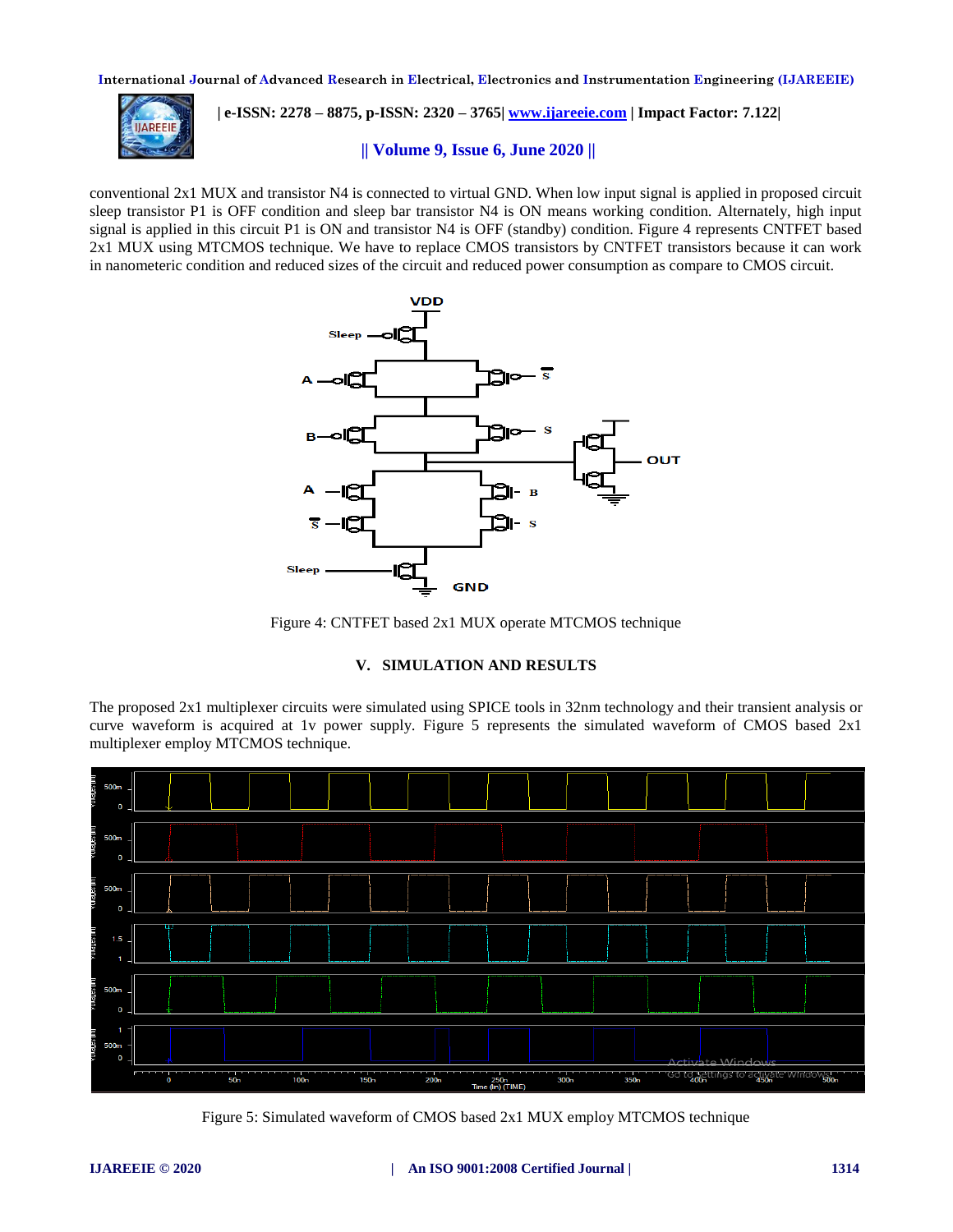

 **| e-ISSN: 2278 – 8875, p-ISSN: 2320 – 3765[| www.ijareeie.com](http://www.ijareeie.com/) | Impact Factor: 7.122|** 

**|| Volume 9, Issue 6, June 2020 ||** 

Similarly, figure 6 represents simulated waveform of CNTFET based 2x1 multiplexer use of MTCMOS Technique. In case of figure 6 clearly seen to better waveform result in comparisons of CMOS waveform.





Speed of digital circuits can be found by: Delay

td= (CL \* VDD) /Ion…………..(1)

Maximum clock frequency:

fc, max=  $1/(td * Ld)$ ………. (2)

Where, CL= capacitance load

VDD=Power source

Ion= leakage current drawn by each switch in on state

Ld= logic depth (no of stages through which a switching event must propagate during one clock cycle)

Table 1 Represent a Relative Analysis of Both CMOS and CNTFET 2\*1 MUX Using MTCMOS Technique.

|                                 | 2*1 Multiplexer      |                      |                              |                   |
|---------------------------------|----------------------|----------------------|------------------------------|-------------------|
| <b>Performance</b><br>parameter | <b>CMOS</b>          | <b>CNT</b>           | <b>MTCMOS</b><br><b>CMOS</b> | <b>MTCMOS CNT</b> |
| <b>Technology</b>               | 32nm                 | 32nm                 | 32nm                         | 32nm              |
| <b>Supply voltage</b>           | 1 V                  | 1 V                  | 1 V                          | 1 V               |
| <b>Delay</b>                    | 40.86 <sub>n</sub> S | 40.84 <sub>n</sub> S | 31.57nS                      | 22.40nS           |
| Leakage power                   | 504.218pW            | 319.20pW             | 25.684pW                     | 2.658pW           |
| <b>Leakage current</b>          | 504.218pA            | 319.21pA             | 25.684pA                     | 2.658pA           |